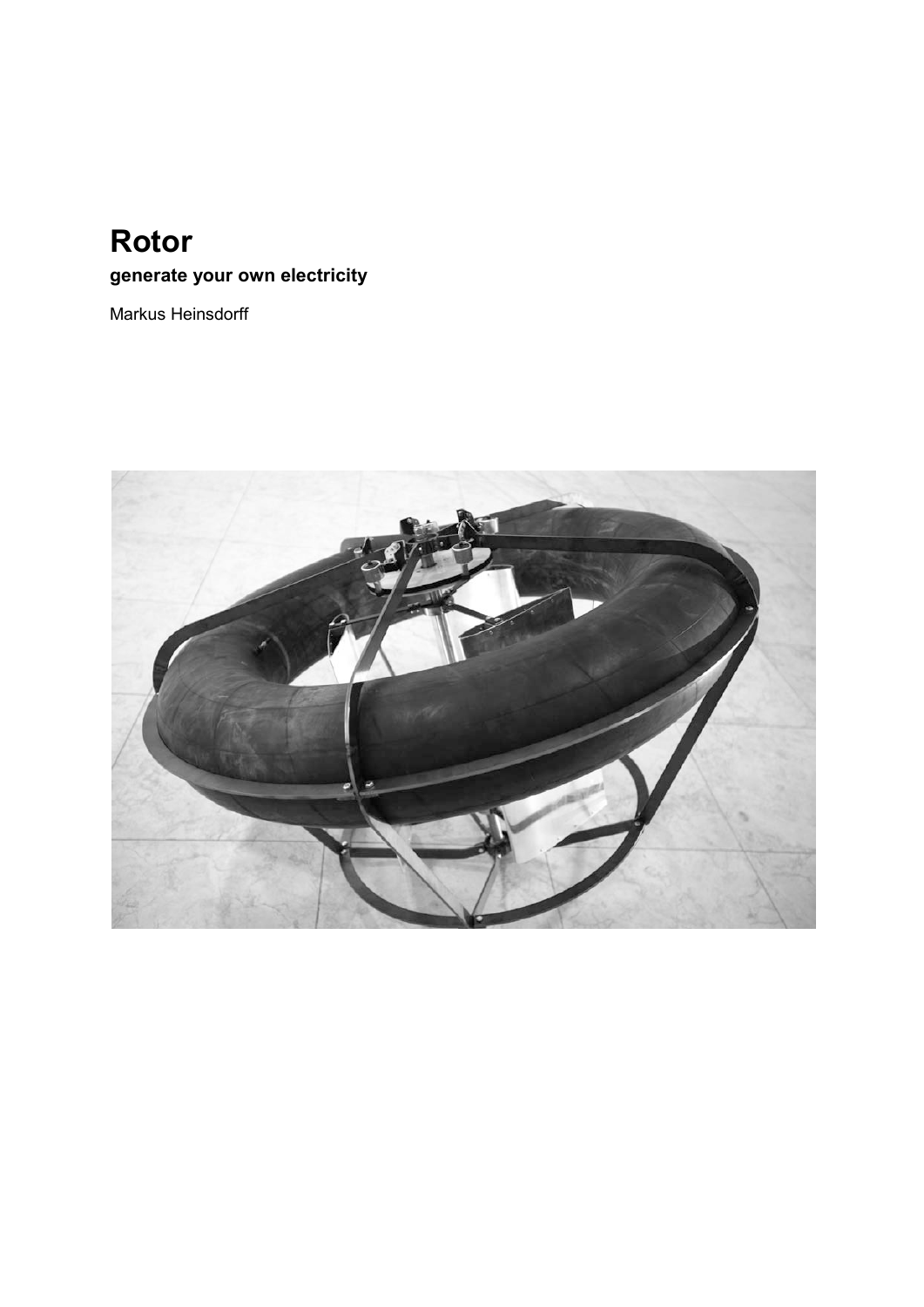## **Short product description**

This project realizes the idea of a small swimming hydro power plant providing an easy way to generate electricity.

The designed pow er station generates power by using the stream current of a river. The objective behind it is to supply people in rural areas without connection to an electricity grid, whether t emporarily or permanent. It uses low-cost technology and can be constructed by almost everyone in an easy manner. Used materials are variable and available worldwide. A special f ocus is put on r ecycling m aterials. A pr ototype w as already built and pr oved feasibility and reliability.



## **Presentation of the product**

Access to flowing water is almost ubiquitously available on the whole globe, independent of region and co ntinent. Up t o now hy dropower st ations  $-$  in contrast to PV-cells and w ind power plants – are unique, site specific and expensive products. The so called 'rotor' covers this niche and provides electricity at almost every geographic surrounding with a decent costperformance r atio. E ven w ith l ow f low v elocities ener gy pr oduction i s possible. T he D o-It-Yourself (DIY) construction kit forms the basis for further development.

At the current state a working prototype was already constructed and has been proved under real life conditions. The prototype followed se veral mock-up models that w ere t ested in a flume of the Hydromechanics Laboratory of the Technische Universität München.

A central challenge for the future in developing countries will be a extensive supply w ith electricity. According to UN resources there are 1.4 billion people worldwide who do not have access to electricity; with another one billion more having access only to unreliable electricity networks<sup>[1](#page-1-0)</sup>. Lack of electricity heavily affects the chances to development as it forms the basis of education, telecommunication and basi c services. Small isl and grids are in m any cases the only possible way to improve the situation. S pecial focus need to be put on I ow-cost solutions.

<span id="page-1-0"></span> $\overline{a}$ <sup>1</sup> [United Nations energy knowledge network, www.un-energy.org](http://www.un-energy.org/stories/860-international-year-of-sustainable-energy-for-all)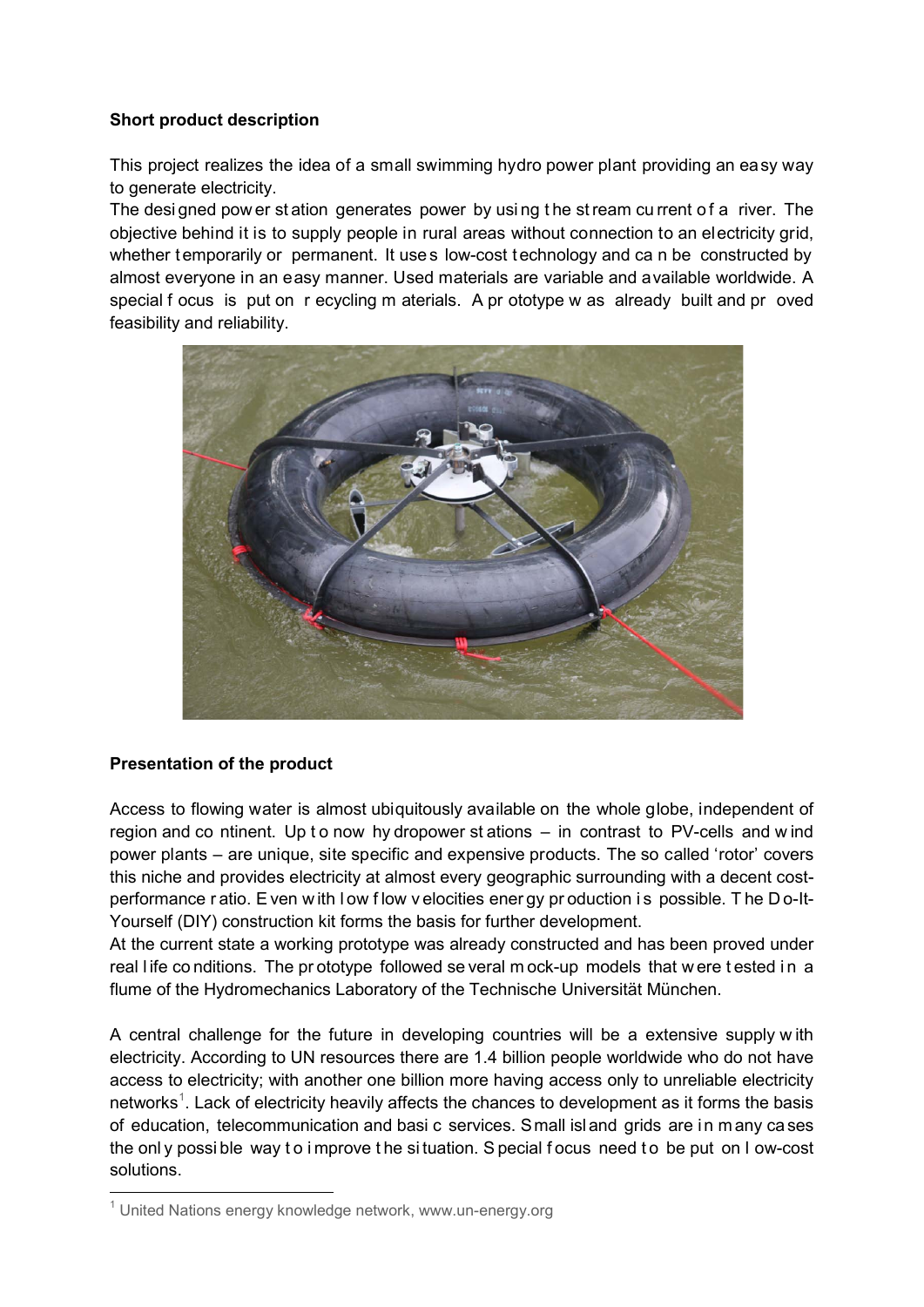#### **Personal information**

**Idea and concept**

**Markus Heinsdorff** is a Munich based installation artist. His work is characterized by his artistic exploration of spaces and nature. During his travels around the world, he co ntinually seeks ways to incorporate the potential and possibilities of nature into his design. Trained as a g oldsmith and scu lptor i n southern G ermany, Markus Heinsdorff has become a n internationally acclaimed artist who has won several awards for his works that link design, art and ar chitecture, together w ith t echnical i nnovations. His current pr oject 'wasser-werke' presents objects, installations and photographs using or involving water.

**Technical and scientific development and realization**

**Andreas Zeiselmair** (technical realization, development and optimization of the rotor design) studies Environmental Engineering w here he sp ecialized i n Renewable Energies and Hydraulics at the Technische Universität München (TUM). He worked as a scientific assistant and t utor at the ch air for Hydromechanics and w as involved i n h ydro pow er pr ojects in Ecuador's rainforest and in Cameroon as well as in 'wasser-werke' projects in Germany, Brazil and India. Currently he is finishing his master studies.

**Christoph R app** (supervision, realization – former head o f t he TUM Hydromechanics-Laboratory) studied Civil Engineering at the Technische Universität M ünchen (TUM), Germany, worked as a freelancer on hydraulic engineering projects for a year before he became r esearch a ssociate at the Hydromechanics Department of TUM w here he did his PhD. H e founded t he association for the su pport o f i nternational k nowledge exchange (www.ez.bv.tum.de), est ablished t he ar t and science pr oject 'wasser-werke' and beca me head of the Hydromechanics-Laboratory. Currently he is responsible for the conception of hydro power plants at a German energy supplier.

| Markus Heinsdorff<br>Friedrichstr. 27<br>80801 München<br>phone +49 89 220397<br>markus@heinsdorff.de<br>www.heinsdorff.de | Andreas Zeiselmair<br>Schraudolphstr. 26<br>80799 München<br>phone +49 176 23842341<br>andreas.zeiselmair@web.de | Christoph Rapp<br>Bothmerstraße 5<br>80634 München<br>phone +49 151 50750408<br>ch.rapp@ez.bv.tum.de |
|----------------------------------------------------------------------------------------------------------------------------|------------------------------------------------------------------------------------------------------------------|------------------------------------------------------------------------------------------------------|
|----------------------------------------------------------------------------------------------------------------------------|------------------------------------------------------------------------------------------------------------------|------------------------------------------------------------------------------------------------------|

**Contact information**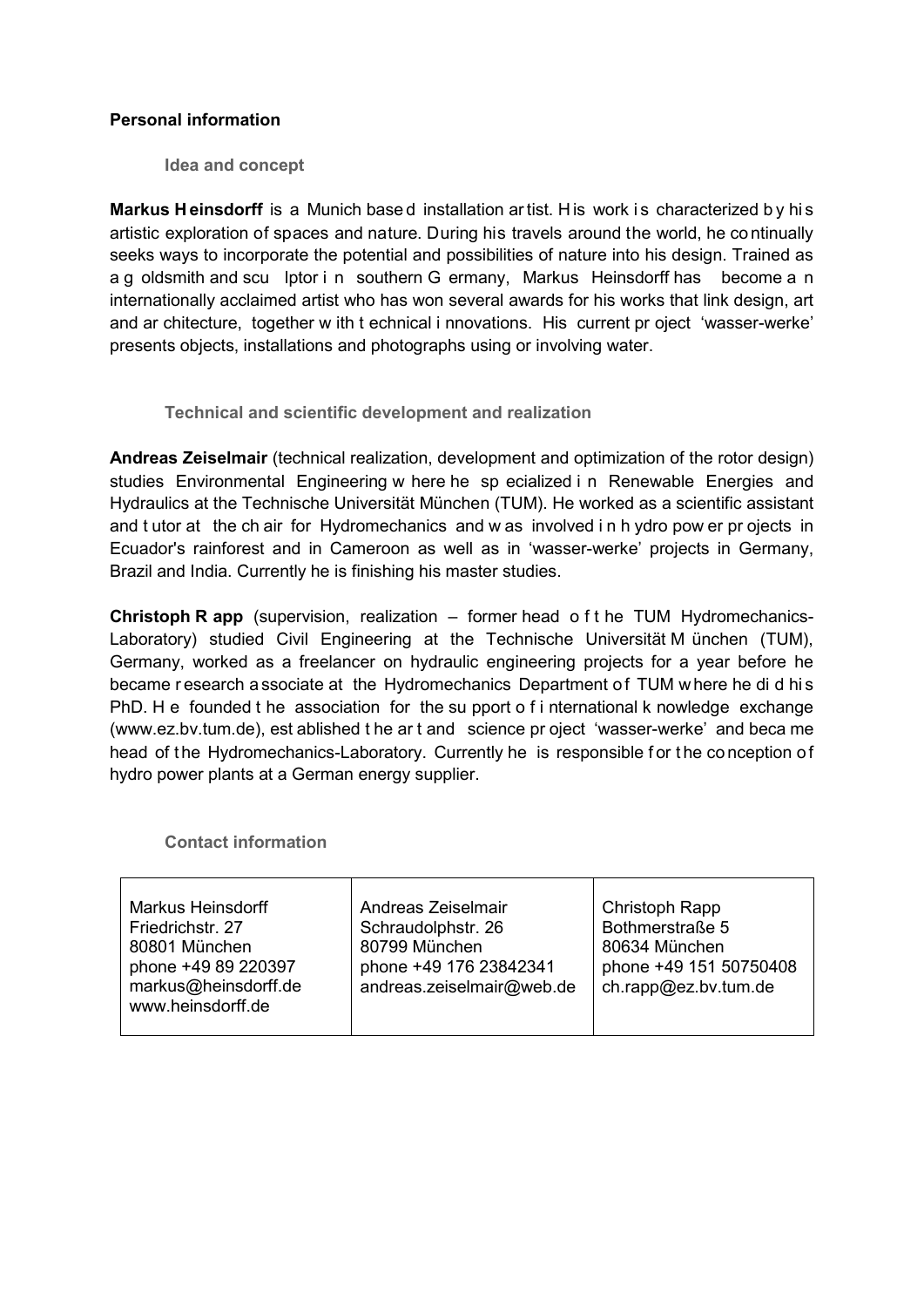#### **Technical description of the product**

A vertical axis water wheel is mounted in the center of a circular tube. Induced by the flow of a river the wheel turns like a turbine. The rotational energy is transferred by the axis to a wheel where several conventional bicycle dynamos - in the advanced version a sp ecially designed generator - transform the kinetic energy into electricity (Fig. 1). The rotor is fixed to the embankment, a bridge or something similar by mooring ropes.



**Fig. 1: Working principle of the mini current power plant (sectional view)**

The prototype rotor consists of a tractor tire tube, flat bar steel as frame construction, bicycle dynamos and blades made of sheet. All used materials are variable and therefore available worldwide f or l ittle money. Further dev elopment e ffort need s to be p ut on m echanical, electrical and material improvement. A description is shown in Fig. 2.



**Fig. 2: Description of the prototype rotor parts**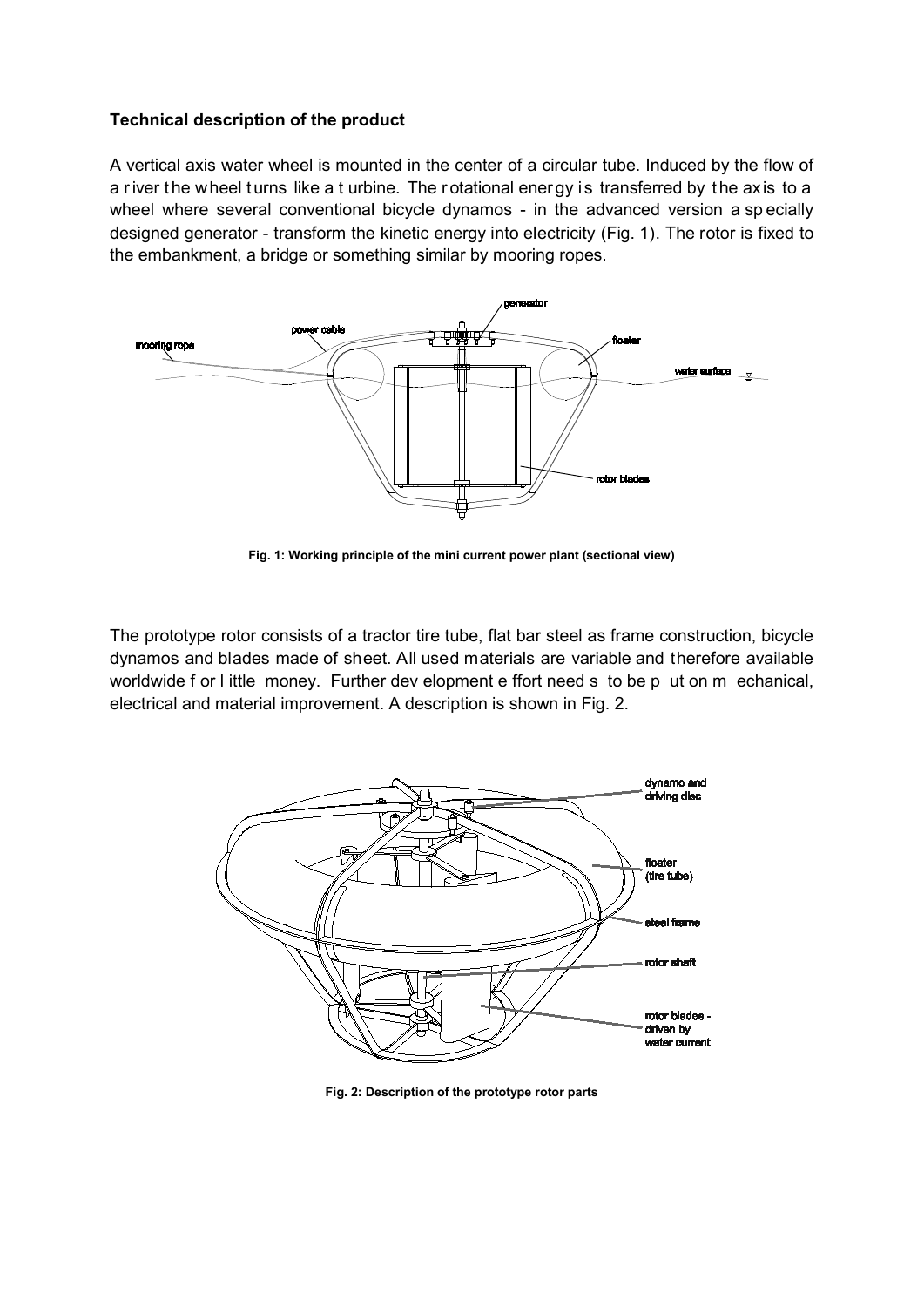A power calculation according to basic fluid dynamics resulted in an approximated output of 150 W for the prototype dimensions at a flow speed of 1.5 m/s. Upscaling to a certain output can be done easily. The basic calculation and functional principle of a Darrieus turbine are described in Fig. 3.

Output power calculation:

$$
P_{\text{turbine}} = \frac{1}{2} \cdot c_{\rho} \cdot A \cdot \rho \cdot v_0^3 \approx 0.125 \cdot A \cdot \rho \cdot v_0^3
$$

Flow power:

$$
P_{flow} = \frac{1}{2} \cdot A \cdot \rho \cdot v_0^3
$$

A: cross-sectional area ρ: water density (1000 kg/m³) v<sub>o</sub>: flow velocity

Power coefficient:

$$
c_{p} = \frac{P_{turbine}}{P_{flow}} = \frac{P_{turbine}}{\frac{1}{2} \cdot A \cdot \rho \cdot v_{0}^{3}}
$$

Darrieus water wheel:

 $c_{n,max} = 0.25 \rightarrow 0.40$ 



**Fig. 3: Power calculation and functional principle of a Darrieus turbine** (picture source: http://en.wikipedia.org/wiki/Vertical\_axis\_wind\_turbine)

As the pow er out put is dependent on t he B etz' law defining an i deal p ower co efficient of

$$
c_{P, ideal} = \frac{16}{27} \approx 0.59
$$

the maximum overall efficiency is strictly limited. Real mechanical efficiency can reach 0.45 to 0.49  $^2$  $^2$ . Nevertheless for the intended use special focus is put on universal application more t han on hi ghest e fficiency. The following t able sh ows calculation ex amples for the following boundary conditions:

- > Rotor height: 0.6 m
- > Rotor width: 0.6 m

 $\overline{a}$ 

- > Power coefficient (including mechanical or electrical efficiency) c<sub>p</sub>: 0.25 (conservatively chosen)
- > Water density ρ: 1000 kg/m³

| flow velocity $v_0$ [m/s] | $P_{\text{turbine}}$ [W] |
|---------------------------|--------------------------|
| 0.3                       |                          |
| 0.5                       | 6                        |
| 0.7                       | 15                       |
| 1.0                       | 45                       |
| 1.2                       | 78                       |
| 1.5                       | 152                      |
| 1.7                       | 221                      |
| 2.0                       | 360                      |
| 2.5                       | 703                      |

<span id="page-4-0"></span> $^{2}$  [German Federal Ministry for the Environment, 'Potentialermittlung für den Ausbau der Wasserkraftnutzung'](http://www.bmu.de/fileadmin/bmu-import/files/pdfs/allgemein/application/pdf/potential_wasserkraft_lang_bf.pdf)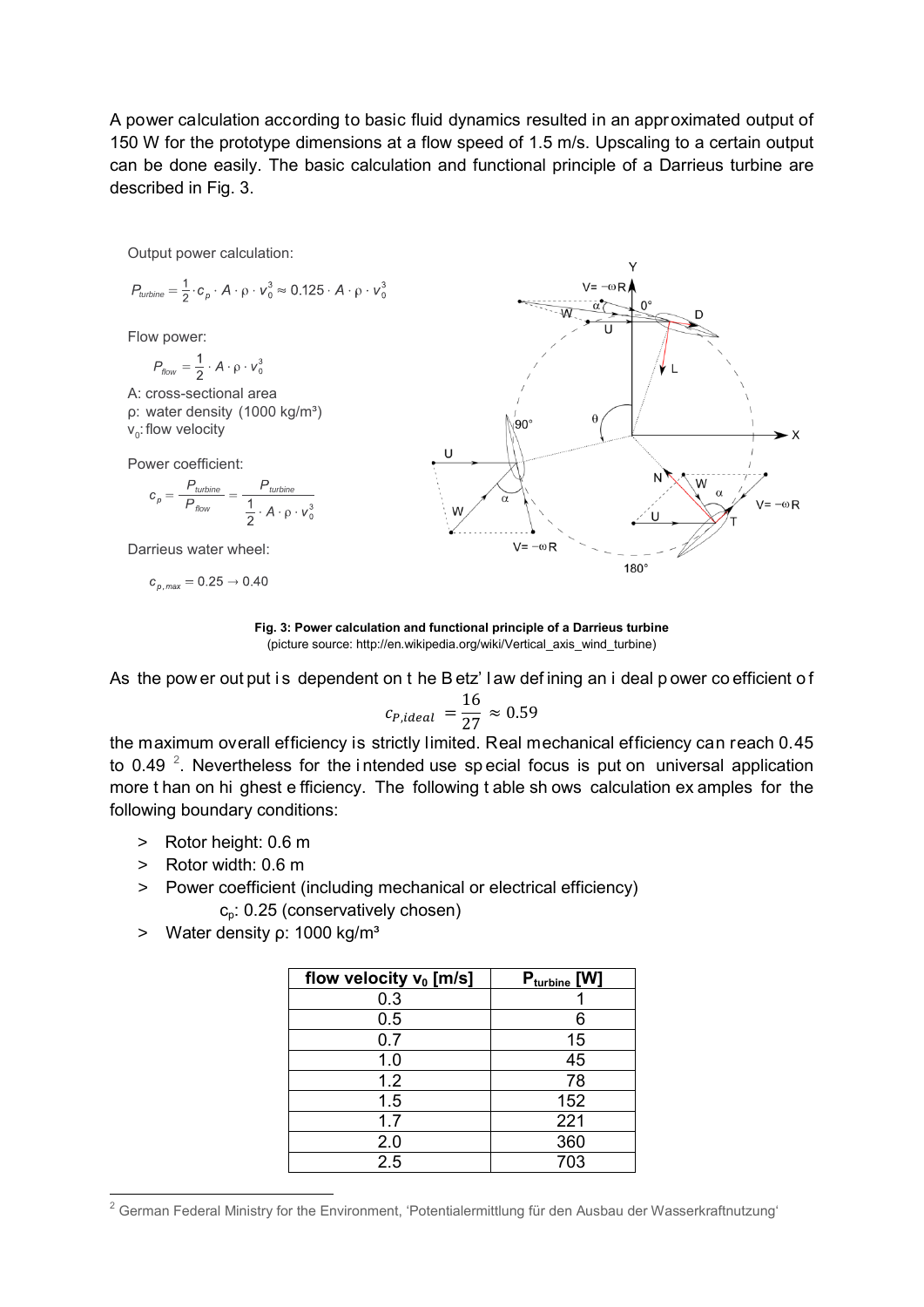Technology issues and advantages of this rotor type contain:

- Intended low-tech solution
- Generator located above water level
- Low rotational speed  $\rightarrow$  does not harm fish
- Technical principle already applied in vertical axis wind turbines
- Proven reliability
- Easy maintenance
- Lift force driven turbine (higher efficiency compared to drag force turbines)
- Simple design
- Little vibrations
- Easy fixation
- 24 7 electricity production

The shape of the blade profiles is a standardized NACA airfoil design (Fig. 4). Nevertheless there is still potential for further optimization.





**Fig. 4: Rotor blade design and NACA profile**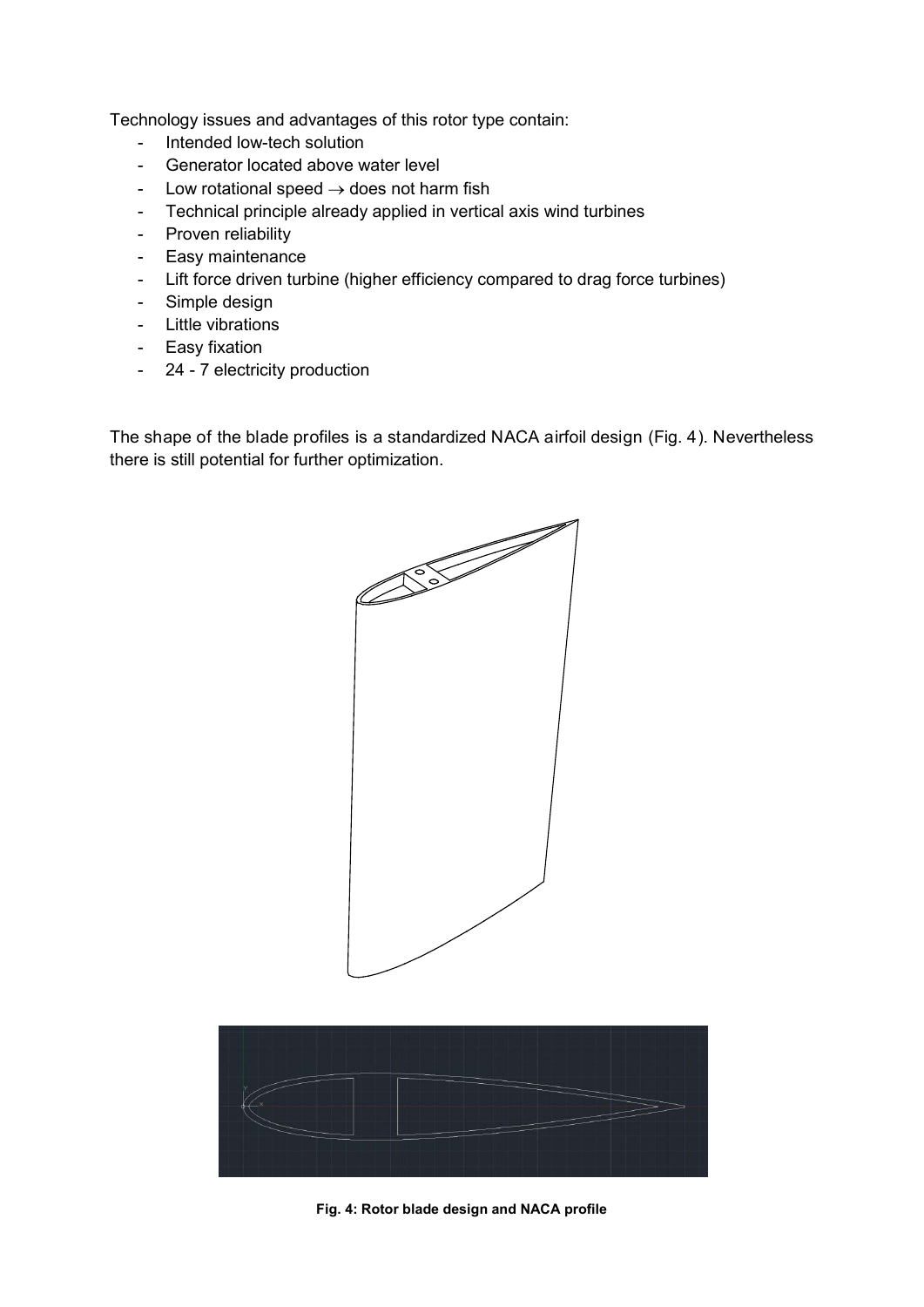#### **Realization**

Two different approaches are planned to reach the realization:

**1. Complete self construction** 

A Do-It-Yourself manual will be provided online and offers a variety of possible materials to be used. This can be all different types of materials with a special focus on sustainable recycling. The information will be accessible on a website that contains detailed i nstruction manuals. These i nternationally co mprehensive instructions include also DIY video presentations.

- $\rightarrow$  Goal is to develop and construct rotors that can supply basic accommodation with light or charge batteries and mobile phones.
- **2. Pre-fabricated construction kit**

The kit includes the most important parts, i.e. tire tube, blade profiles, canvas cover and a sp ecific generator. Its features ar e advanced and hi ghly r eliable par ts at low prices that in case can be replaced easily (Fig. 5). The distribution will be organized via t he website and ar e pl anned t o of fer oppor tunities for l ocal busi nesses in t he future.

 $\rightarrow$  Goal is to provide a fair and stable power output of approx. 100 W to supply several huts with lig hts, s mall co oling dev ices, a t emporary m edical centre or for similar purposes.



**Fig. 5: Content of the construction kit**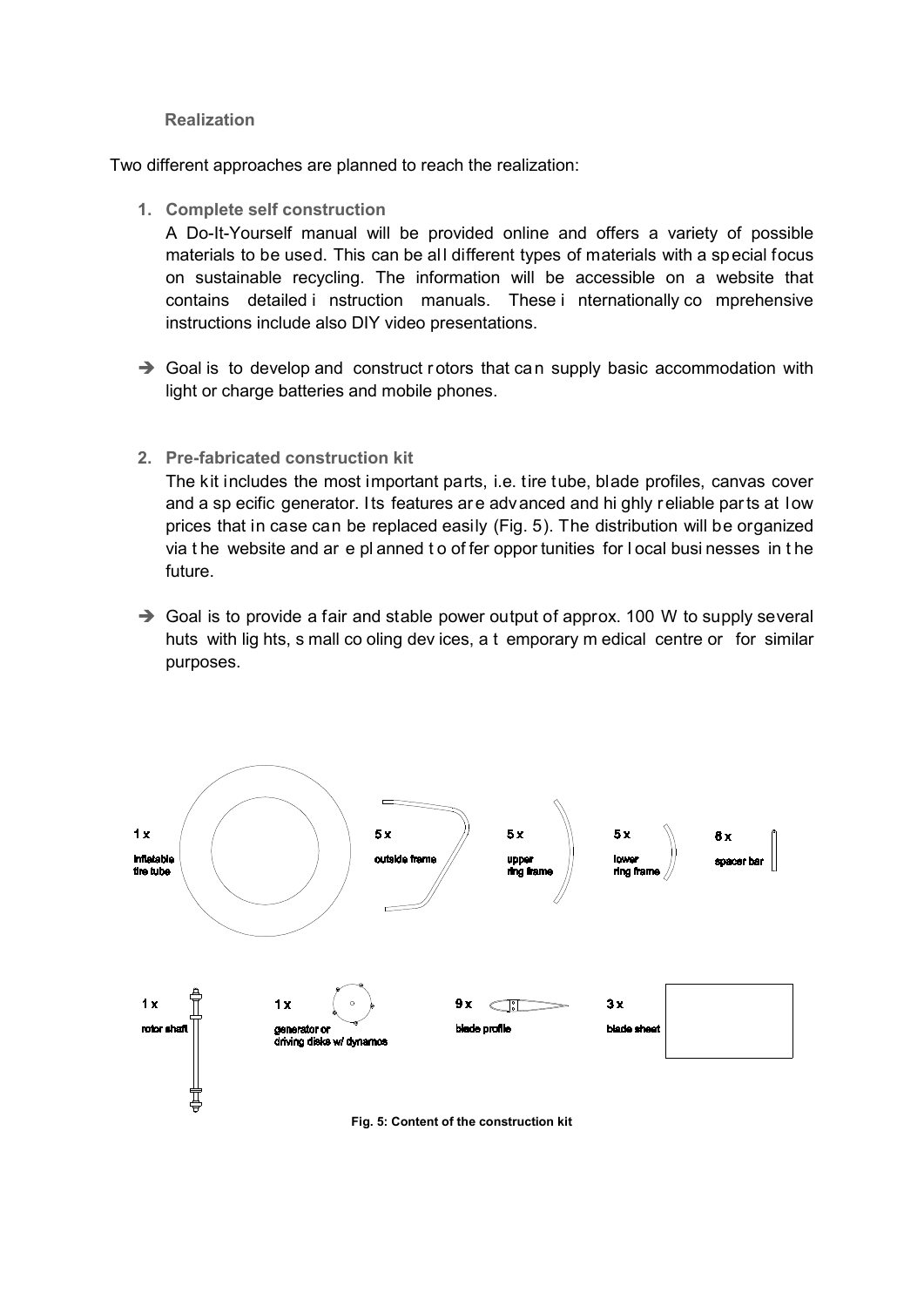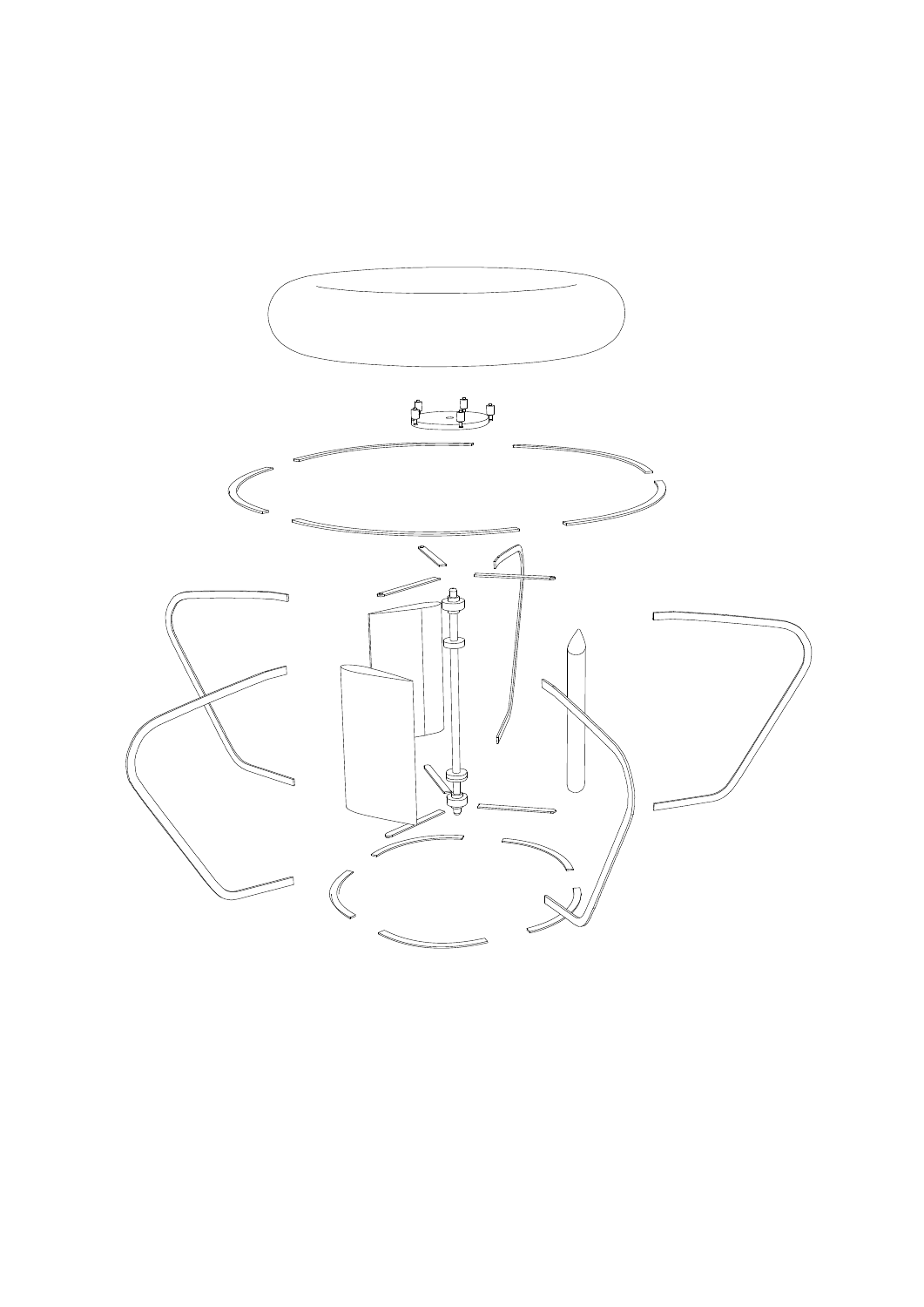## **Development scheme:**



**3. Mock-up – working models 4. Flow channel tests** 





**7. International presentation**

During the exhibition series 'wasser-werke' the object was shown worldwide at international exhibitions, i.e. São Paulo, Brazil and Pune, India where the rotor gained very positive feedback.

**1. Idea 2. Development of different types and technical details**



Hydromechanics Laboratory (TUM)



**5. Improved real size prototype 6. Real-life test (river Loisach)**



Video online: <http://vimeo.com/47503158>

**8. Outlook**

further improvement and deployment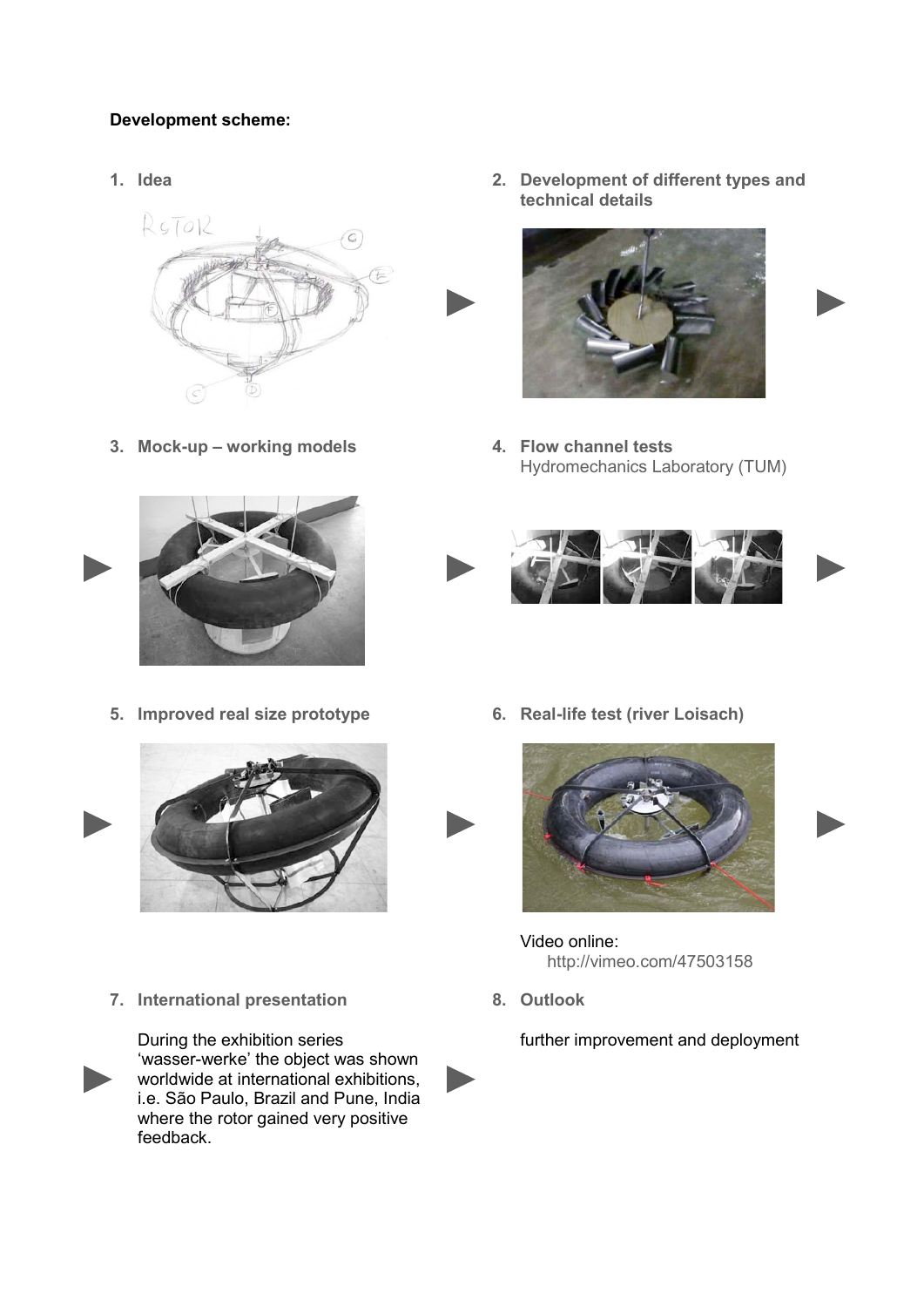## **Evidence of functionality**

**Idea**

- Possibility of installation in isolated remote areas
- − Contribution to future development
- − Realizable with standard craftsmen skills

#### **Current state**

- − Technical feasibility proven
- − Successful prototype tests
- − First international recognition during presentations at worldwide platforms

#### **Advantages**

- − Low-cost solution
- − Flexible application
- − Easy construction ("no rocket science")
- − Mobile temporary usage possible
- − Energy available 24-7
- − Decentralized deployable
- − Renewable energy source
- − Ecologically harmless (even according to European Water Framework Directive)
- − No river impact, no shoring
- − Sustains river continuity

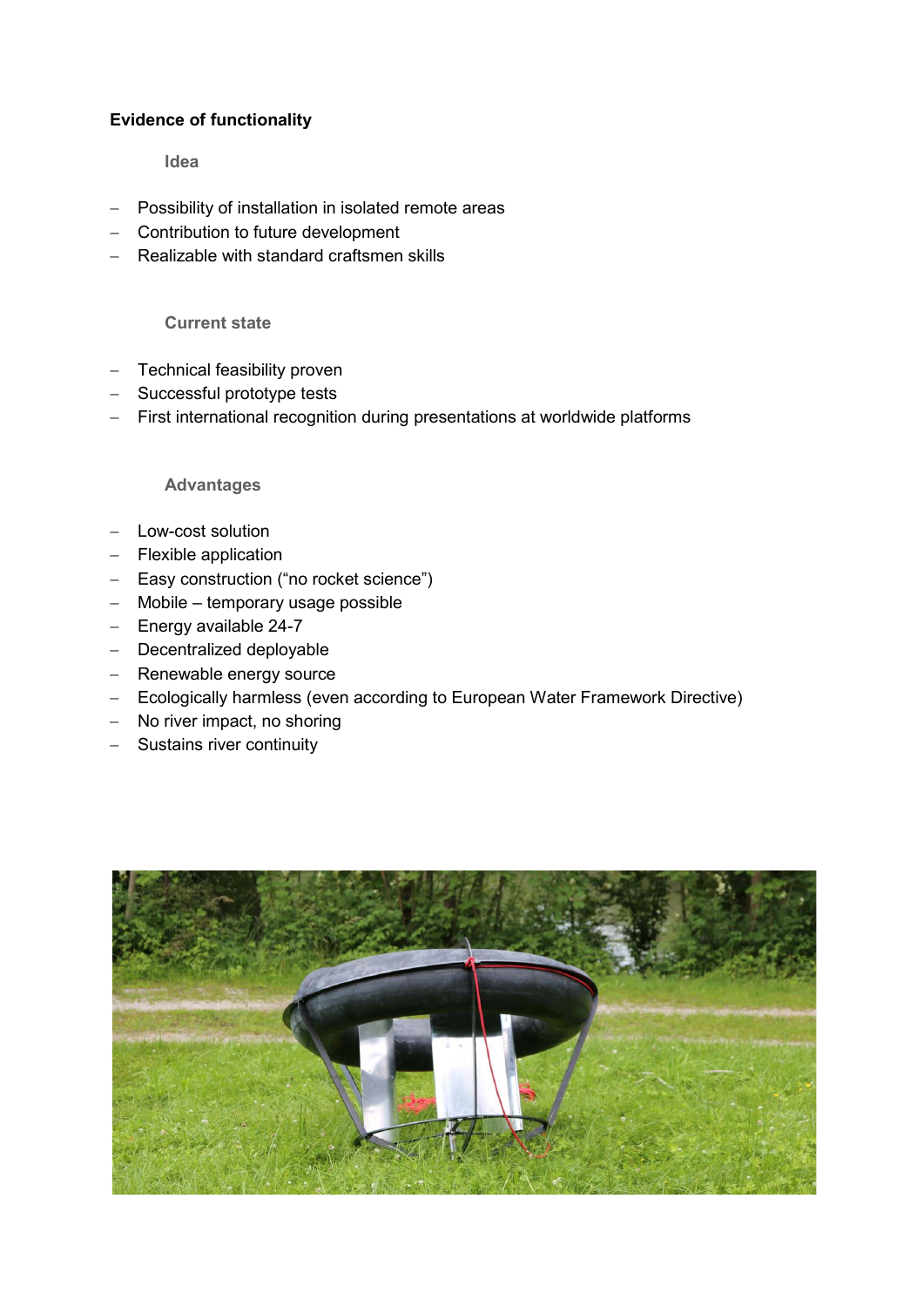#### **Description of usage in a real project**

During several tests at the TUM Hydromechanics Lab different blade shape forms and flow velocities were tested and functionality was proved (Fig. 6).



**Fig. 6: Mock-up blade tests at low flow velocities (v ≈ 0.4 m/s)**

Next step was to test the prototype. Therefore it was installed at the river Loisach close to Munich, Germany. Fig. 7 shows a photo series of the temporarily fixed rotor at only low flow velocities (approx. 0.8 m/s).



**Fig. 7: Test installation in river Loisach near Munich**

A visualization of prototype usage including an installation scheme is presented in a video documentation to be found here:

<http://vimeo.com/47503158>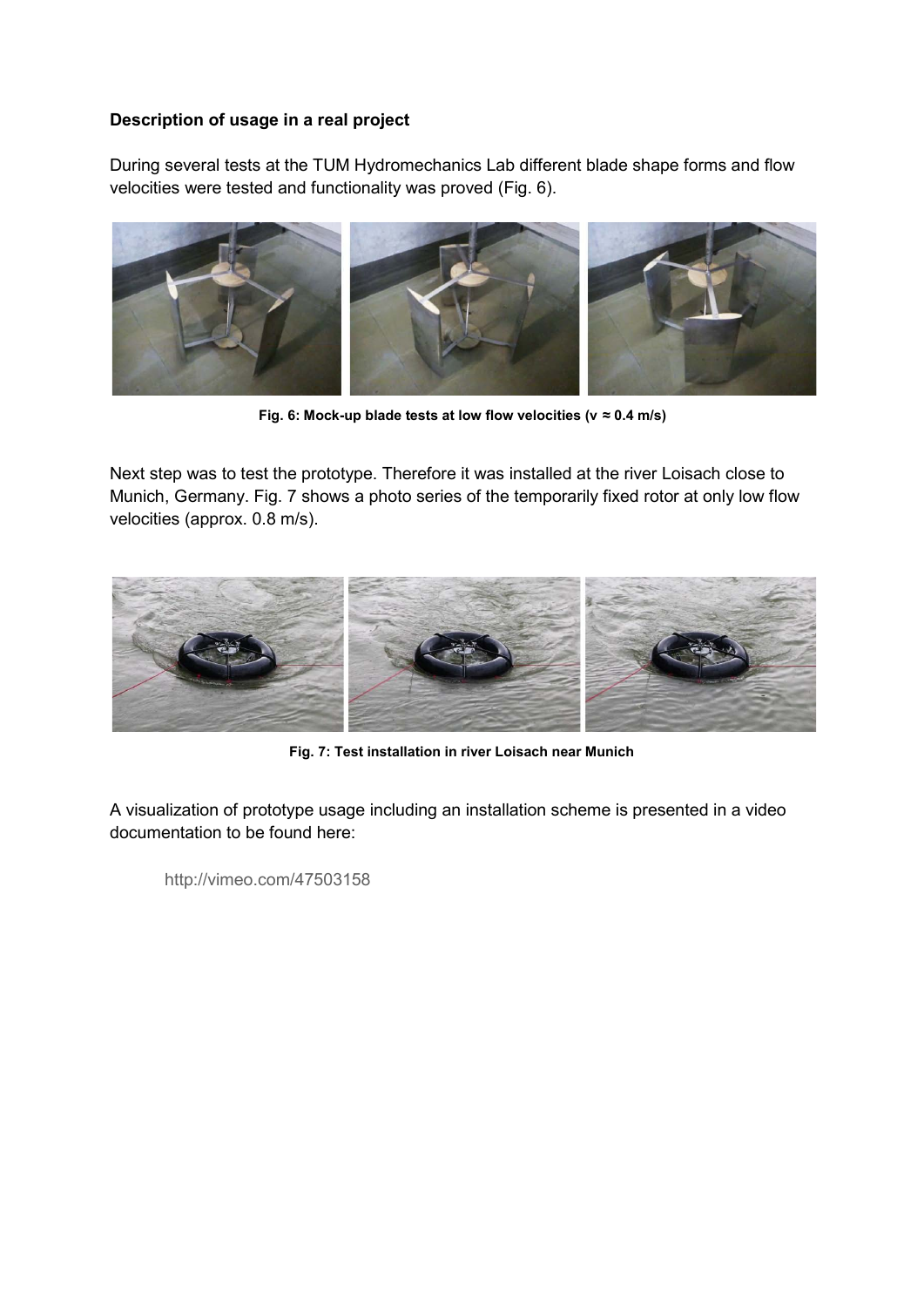## **Description of application scenario and target groups**

The r otor can co ver a br oad r ange of possible usage settings. It is specially designed to serve at multiple levels and scales and is easily adjusted to locally available resources. The following application scenarios are conceivable:

**1. Isolated use at rural areas without grid connection**

In regions without any other opportunities of electricity supply through a working grid local generation is the only possible way to get access to power. The rotor could be one solution. In comparison to small PV cells and wind turbines the presented stream turbine has the advantages of producing energy 24-7 without the need of expensive big battery storage. Furthermore it is specially designed for self construction and can easily be maintained by local mechanics.

So i magine a sm all vi llage in t he A frican bac k country, a l ittle co mmunity i n t he Amazonian rainforest or a hut in the remoteness of the Russian Taiga. In a few steps, with a little bit of constructional work and at minimum cost all of them can be supplied with energy.

**2. Emergency aid, i.e. temporary use in case of natural disasters**

In case of natural catastrophes the reconstruction of a working energy supply often may take many weeks or even months. Delivered in easy to construct DIY-packages the rotor offers a fast and simple way to provide a basic supply; also in substitution of battery driven devices. Its advantages are obvious:

- > Easy delivery
- > Simple and universal set-up
- > Cost-efficient application

Especially in de veloping co untries the national g rid i s often pr one t o l ong t erm blackouts as there are often no sufficient backup facilities. The rotor can serve there as a minimum backup solution.

**3. Mobile use**

A mobile version o f the r otor is designed for easy t ransportation, set-up and installation. Low weight, small packing size and easy handling make it perfect for frequently ch anging l ocations. P ossible use rs would be non-stationary peopl e like shepherds, nomadic people or similar.

**Besides the intended application further areas of application can be:**

- − fixed hydropower plant in rivers and tidal power plants (increased size)
- − outdoor, camping use (fast installation little weight small packing size)
- − boat energy supply during anchoring in rivers